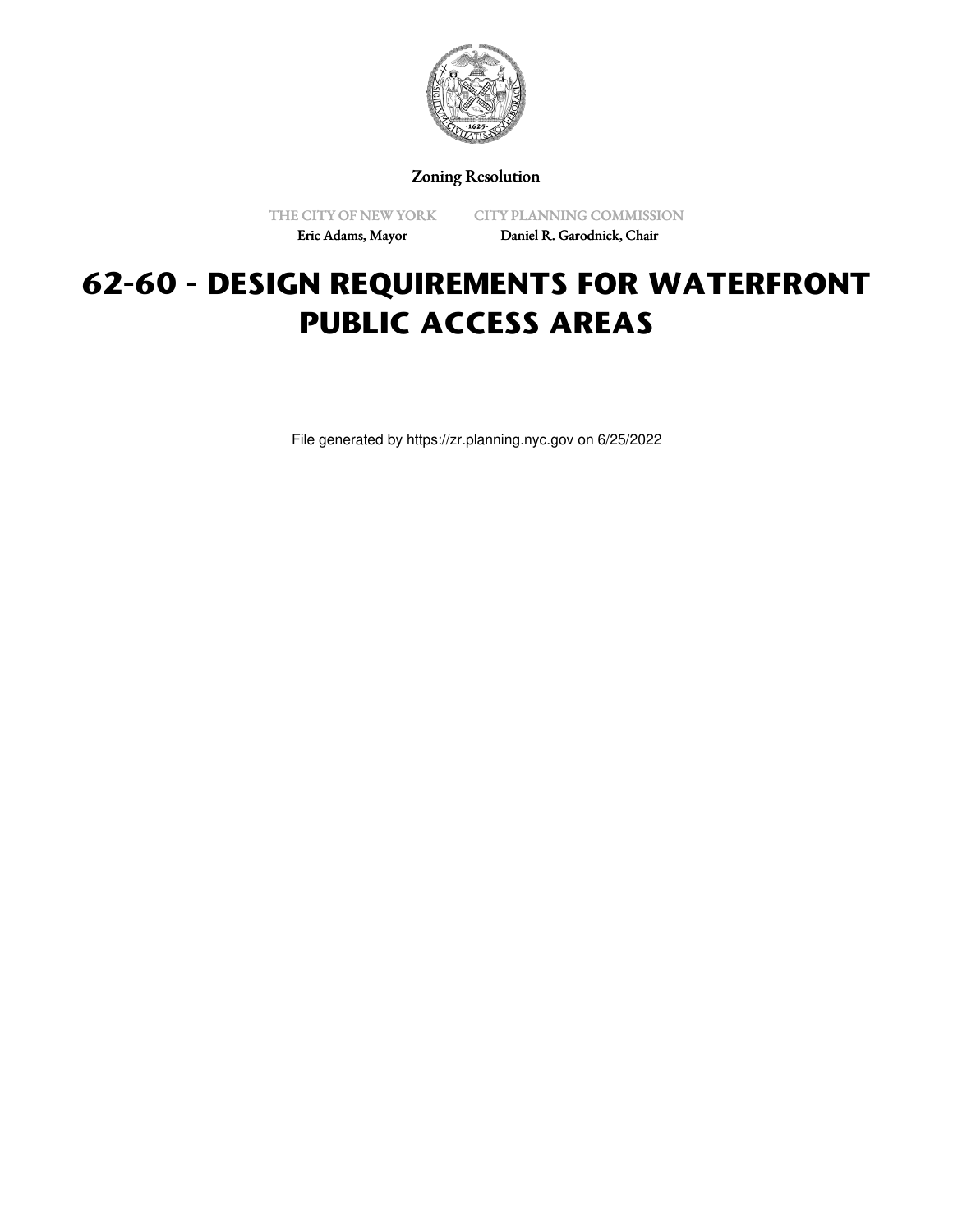## **62-60 - DESIGN REQUIREMENTS FOR WATERFRONT PUBLIC ACCESS AREAS**

LAST AMENDED 2/2/2011

#Waterfront public access areas# required pursuant to Section 62-52 (Applicability of Waterfront Public Access Area Requirements) shall comply with the provisions of this Section, inclusive.

# **62-61 - General Provisions Applying to Waterfront Public Access Areas**

LAST AMENDED 5/12/2021

- (a) All #waterfront public access areas# shall be unobstructed from their lowest level to the sky, except as set forth in Section 62- 611 (Permitted obstructions). The lowest level of any portion of a #waterfront public access area# shall be determined by the elevation of the adjoining portion on the same or an adjoining #zoning lot# or the public sidewalk to which it connects. Reference elevations shall be established from the public sidewalks, #waterfront yard# levels and the elevations previously established by adjoining #zoning lots# at #lot line# intersections of a waterfront public access network, as applicable.
- (b) The minimum required circulation path shall be connected and continuous through all #waterfront public access areas# on adjacent #zoning lots#.
- (c) #Waterfront public access areas# shall be accessible to persons with physical disabilities in accordance with the Americans with Disabilities Act and the American National Standards Institute (ANSI) design guidelines.
- (d) All #waterfront public access areas# improved for public access shall meet the following regulations for site grading:
	- (1) In required circulation paths:
		- (i) for cross-sectional grading regulations (perpendicular to the general direction of pedestrian movement), the minimum slope of a required circulation path shall be one and one-half percent to allow for positive drainage and the maximum slope shall be three percent. Steps and stairways accommodating a cross-sectional grade change are only permitted outside of the required circulation path(s).
		- (ii) for longitudinal grading controls (parallel to the general direction of pedestrian movement), grade changes shall be permitted along the length of a required circulation path by means of steps or ramps in compliance with the requirements for handicapped accessibility.
	- (2) In required planting areas, including screening buffers:

Within three feet of the edge of any planting area, the grade level of such planting area shall be no more than three feet higher or lower than the adjoining level of the pedestrian circulation path.

(e) Vehicle and emergency access

Vehicular access is prohibited within #waterfront public access areas# except for emergency and maintenance vehicular access. Parking areas, passenger drop-offs, driveways, loading berths and #building# trash storage facilities are not permitted within, or allowed to be accessed or serviced through, a #waterfront public access area#, except for vehicular access to drop-offs and other required services #accessory# to docking facilities or to #development# on a #pier# or #floating structure#.

Such vehicular ways shall be used only to provide access across the #shore public walkway#. No single driveway shall exceed a width of 25 feet. Bollards shall be installed in accordance with Section 62-651. A minimum 12 inch paved border shall be installed along the driveway boundaries and shall have a color distinct from the paving of the adjoining paved surface.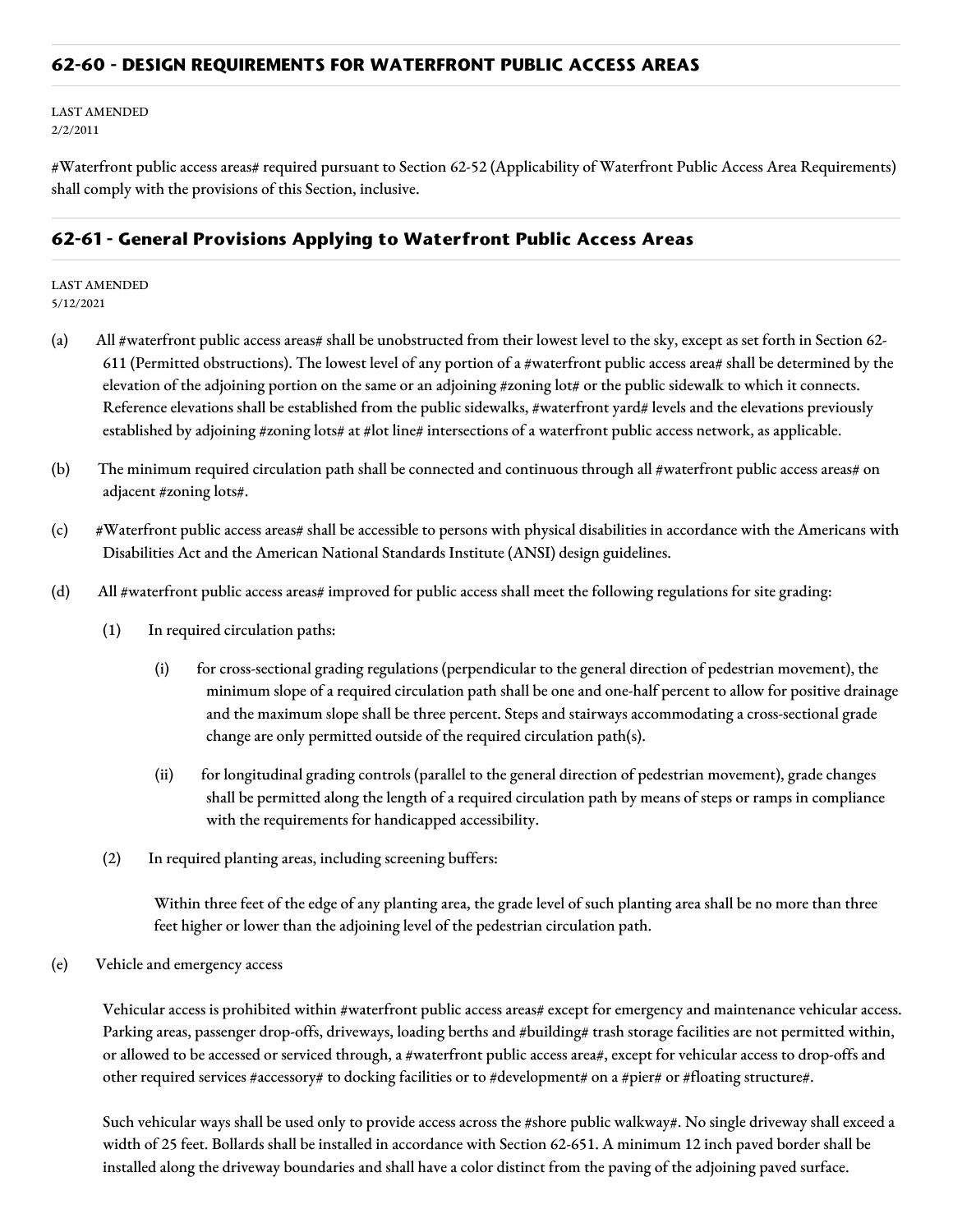Vehicular roadways are permitted as part of an #upland connection# in accordance with the regulations of Section 62-56.

Any vehicular roadway crossing a required #waterfront public access area# shall comply with the requirements for paving in Section 62-656.

## **62-611 - Permitted obstructions**

#### LAST AMENDED 5/12/2021

#Waterfront public access areas# shall be unobstructed from their lowest level to the sky except that the obstructions listed in this Section shall be permitted, as applicable. However, no obstructions of any kind shall be permitted within a required circulation path, except as specifically set forth herein.

#### (a) In all areas

- (1) Trees and other plant materials, including grasses, vines, shrubs and flowers, watering equipment, arbors, trellises, observation decks, retaining walls;
- (2) Seating, litter receptacles, drinking fountains, other outdoor furniture;
- (3) Fountains, reflecting pools, waterfalls, sculptures and other works of art, temporary exhibitions;
- (4) Guardrails, bollards, gates and other protective barriers, in accordance with Section 62-651;
- (5) Lights and lighting stanchions, flag poles, exercise and other recreational equipment;
- (6) Kiosks and open air cafes

Where a kiosk is provided, it shall occupy an area no greater than 150 square feet, including roofed areas. A kiosk may be freestanding or attached on only one side to a #building# wall. Any area occupied by a kiosk shall be excluded from the definition of #floor area#, and may only be occupied by news or magazine stands, food stands, flower stands, bicycle rental stands, information booths or #uses# #accessory# to permitted WD #uses#, as permitted by the applicable district #use# regulations or as modified by Section 62-29.

Open air cafes shall be permanently unenclosed except that they may have a temporary fabric roof. No kitchen equipment shall be installed within an open air cafe. Kitchen equipment may be contained in a kiosk adjoining the open air cafe.

Notwithstanding the provisions of Section 32-41 (Enclosure Within Buildings), outdoor eating services or #uses# occupying kiosks may serve customers on a #waterfront public access area# through open windows;

- (7) Structural landscaped berms and associated flood gates, including emergency egress systems that are assembled prior to a storm and removed thereafter, provided the height of such berm does not exceed the #flood-resistant construction elevation# required on the #zoning lot# or five feet above the lowest adjoining grade of the #waterfront yard# established pursuant to Section 62-332 (Rear yards and waterfront yards), whichever is higher;
- (8) Temporary flood control devices and associated permanent fixtures, including emergency egress systems that are assembled prior to a storm and removed thereafter. Permanent fixtures for self-standing flood control devices shall be flush-to-grade, and shall be permitted obstructions within a required circulation path.
- (b) In screening buffers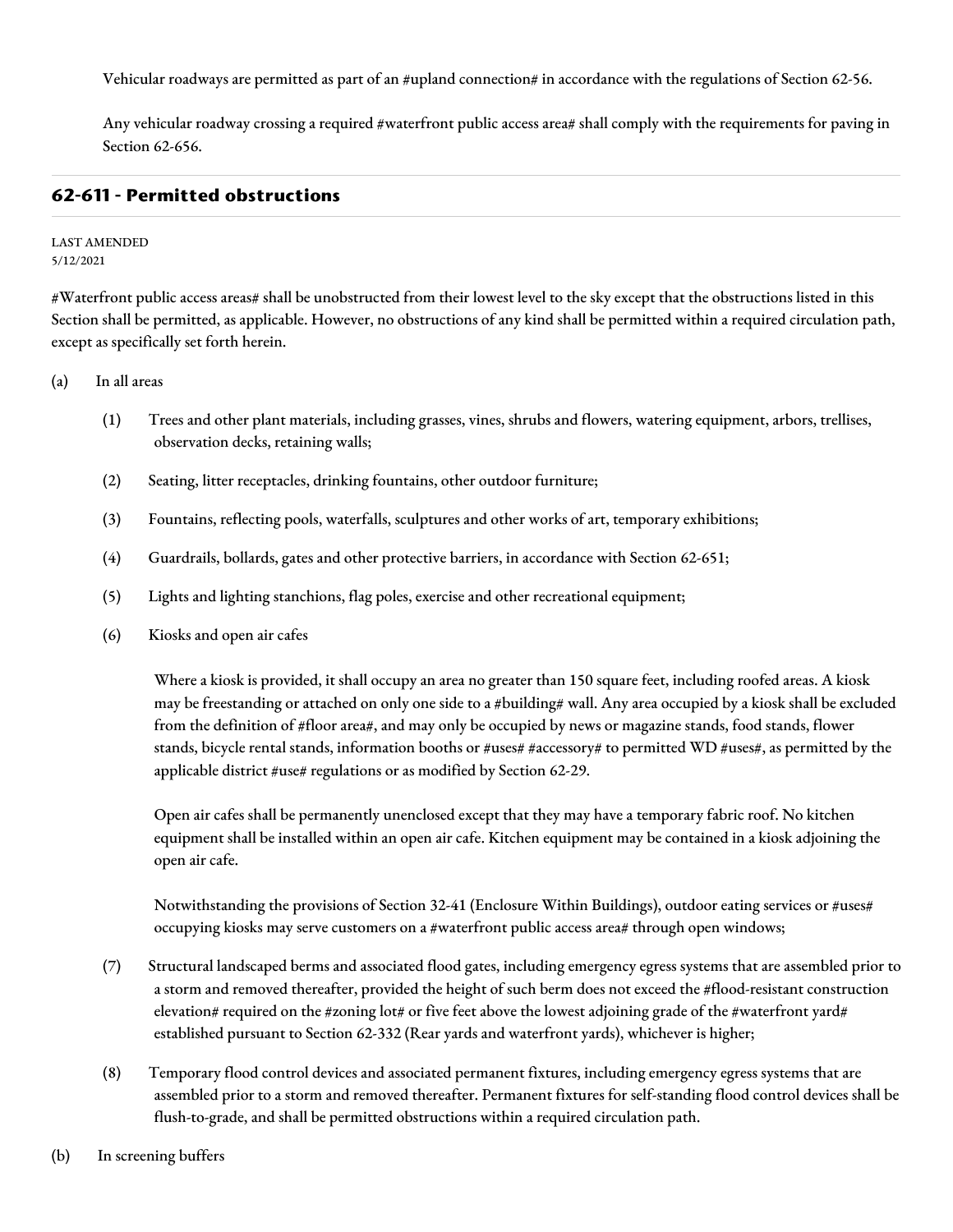- (1) Paved entrances to #buildings# fronting upon a screening buffer, including awnings and canopies over such entrances, seating located within 42 inches of an adjacent paved area, bicycle racks within six feet of the sidewalk of an open accessible #street# or within 10 feet of an #upland connection#;
- (2) Service equipment necessary for maintenance of #waterfront public access areas# or the functioning of adjacent structures such as watering equipment, sheds for tool storage, electrical transformers or other mechanical or electrical service devices, provided all such equipment covers no more than 100 square feet in any location and has a maximum height of 10 feet. Such obstructions shall be screened in accordance with Section 62-655 (Planting and trees);
- (3) Exhaust vents located on #building# walls fronting on the screening buffer, only if the bottom of such vent is a minimum of 10 feet above the adjacent ground level and projects no more than four inches from the #building# wall.
- (c) Beyond 20 feet of the #shoreline#

Tot-lots, playgrounds, dog runs, public telephones, toilets, bicycle racks.

(d) In Community District 1 in the Borough of Brooklyn

Any amenity #accessory# to docking facilities for ferries or water taxis shall be considered a permitted obstruction only where such amenity is certified by the Chairperson of the City Planning Commission in conjunction with the docking facility, pursuant to Section 62-813 (Docking facilities for ferries or water taxis in certain waterfront areas).

# **62-62 - Design Requirements for Shore Public Walkways and Supplemental Public Access Areas**

LAST AMENDED 5/12/2021

The design requirements of this Section shall apply to #shore public walkways# and #supplemental public access areas#, except as modified by Section 62-57 (Requirements for Supplemental Public Access Areas).

- (a) Circulation and access
	- (1) In all districts, a #shore public walkway# shall provide a circulation path with a minimum clear width of 12 feet, except that in R3, R4, R5, C1, C2 and C3 Districts, and in C1 or C2 Districts mapped within R1 through R5 Districts, the minimum clear width shall be 10 feet.

Such path shall be located within 10 feet of the #shoreline# for at least 20 percent of the length of such #shoreline#, and the remainder of the path may be located anywhere within the #shore public walkway# or #supplemental public access area#. Secondary paths, when provided, shall be at least six feet wide. When two circulation paths are parallel to each other, they shall be connected by other paths or accessible lawn at intervals not to exceed 200 feet. In order to facilitate the future connection of pedestrian circulation paths, where a #shore public walkway# is on a #zoning lot# that is adjacent to a #zoning lot# without a #shore public walkway#, the portion of the circulation path that terminates at the common #zoning# #lot line# shall be located within 30 feet of the #shoreline#.

- (2) A #supplemental public access area# shall provide at least one circulation path with a minimum clear width of six feet that provides access throughout the #supplemental public access area#. This requirement may be met by a circulation path of the #shore public walkway# that traverses the #supplemental public access area#;
- (b) Seating

One linear foot of seating shall be provided for every 75 square feet of #shore public walkway# and #supplemental public access area#. Such seating may be located anywhere within such public access areas and shall comply with the standards of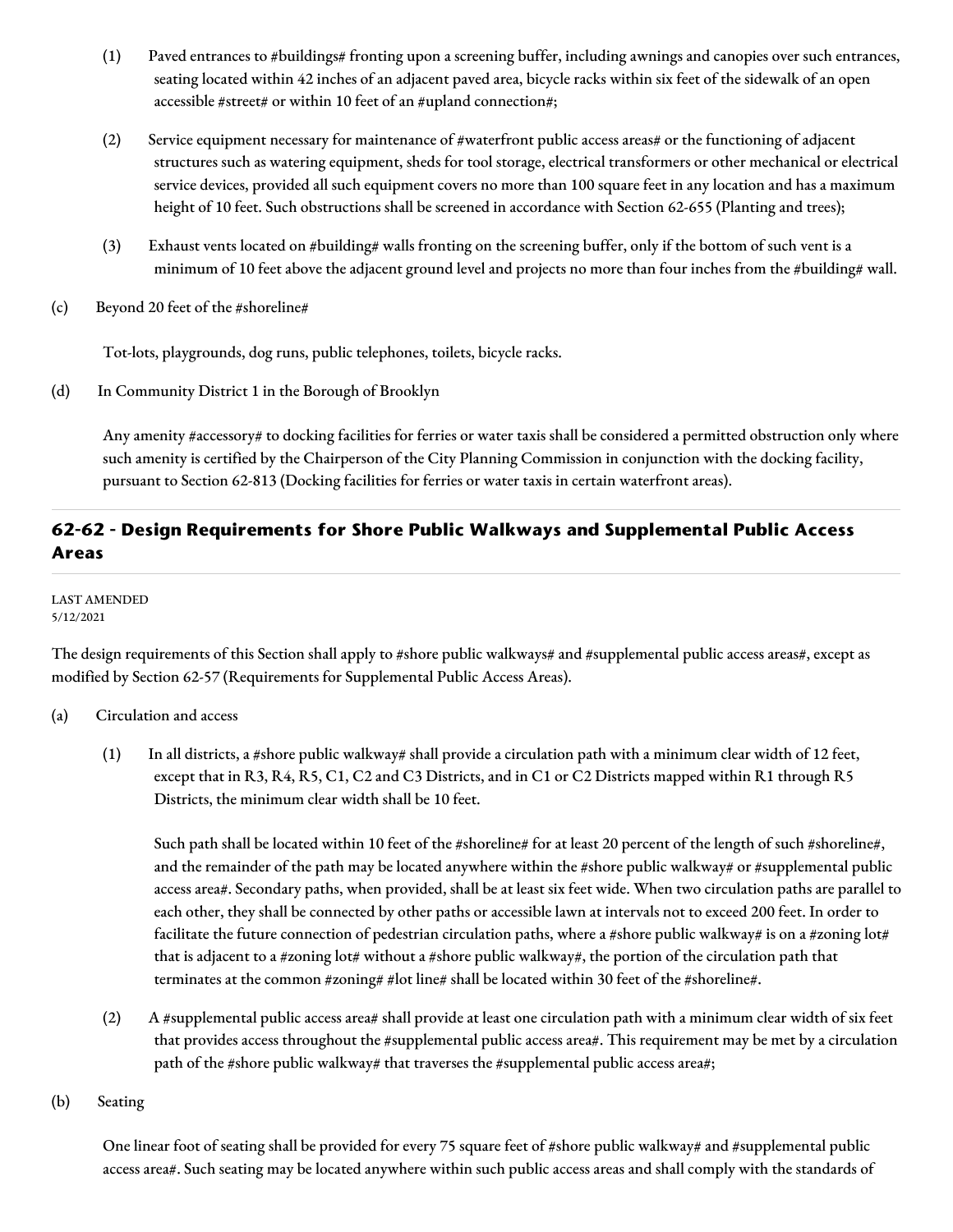Section 62-652.

In addition, up to 25 percent of required seating may be located seaward of the #shore public walkway# and shall be subject to the provisions of Section 62-652, paragraph (h).

## (c) Planting

(1) Planting areas

An area equal to at least 35 percent of the area of the #shore public walkway# and #supplemental public access area# shall be planted.

In addition, the following conditions shall apply:

- (i) Where a #supplemental public access area# is greater than 1,875 square feet, at least 15 percent of the required planting area of the #shore public walkway# and #supplemental public access area#, combined, shall be provided as lawn;
- (ii) Up to 30 percent of the required planting area may be provided as #tidal wetland area# and shall be measured in plan view and not along the planted slope; or
- (iii) When a dedicated bicycle path is provided within a #supplemental public access area#, a planting area with a width of at least five feet shall be provided between the bicycle path and any paved area for pedestrian use. For the purpose of calculating planting requirements, the area of the bicycle path may be deducted from the combined area of the #shore public walkway# or #supplemental public access area#.

Such planting areas in this paragraph, (c), may be located anywhere within the #shore public walkway# or #supplemental public access area# and shall comply with the standards of Section 62-655.

- (2) Screening buffer
	- (i) A screening buffer shall be provided within the #shore public walkway# or the #supplemental public access area#, running along the entire upland boundary of such area where it abuts non-publicly accessible areas of the #zoning lot#, except as waived pursuant to paragraph (c)(2)(iii) of this Section. Any screening buffer provided pursuant to this Section may be used to meet the planting requirements of paragraph  $(c)(1)$  of this Section.
	- (ii) The minimum width of the screening buffer shall be six feet. On shallow lots where the width of the #shore public walkway# may be reduced pursuant to Section 62-53, the width of the screening buffer may be reduced proportionally but shall not be less than four feet.
	- (iii) No screening buffer shall be required:
		- (a) adjacent to a private drive, a #street# or at the entrances to #buildings#; or
		- (b) for a #commercial# or #community facility# #use# within a distance of 15 feet from the sidewalk or #waterfront public access area#, that is glazed with windows, transoms or glazed portions of doors in accordance with the provisions of Section 37-34 (Minimum Transparency Requirements).
- (3) Trees and additional planting
	- (i) A minimum of one canopy tree shall be provided for every 2,000 square feet of #shore public walkway# and #supplemental public access area#. In no event may a #shore public walkway# have less than two canopy trees for every 100 feet of #shoreline#.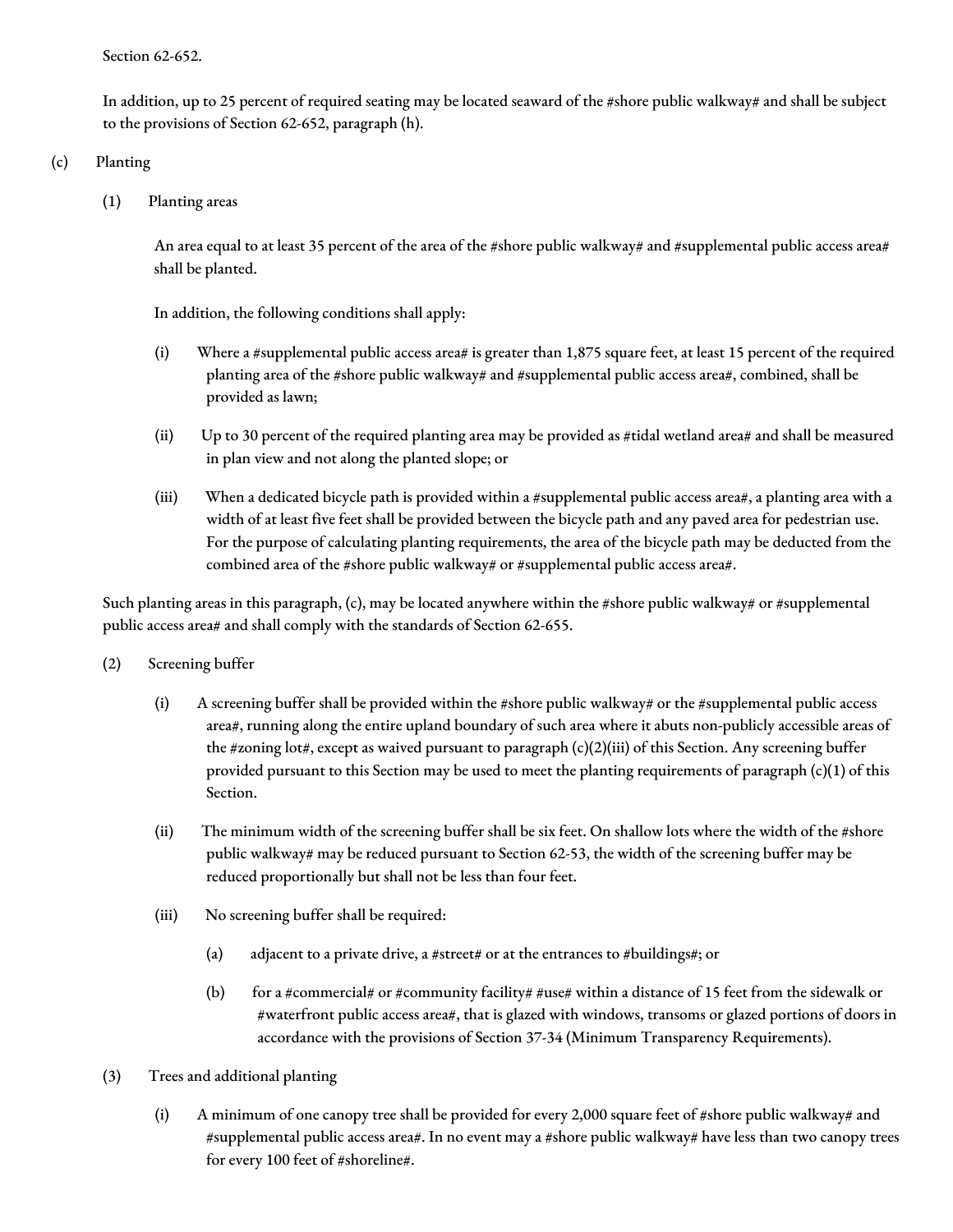(ii) In addition to the trees required pursuant to paragraph  $(c)(3)(i)$  of this Section, for every 1,250 square feet of #shore public walkway# and #supplemental public access area#, one of the following must be provided: a canopy tree, an ornamental tree or a multi-stemmed equivalent, 60 square feet of planting beds or 110 square feet of accessible lawn.

Trees and additional planting areas may be located anywhere within the #shore public walkway# or #supplemental public access area# and shall comply with the standards of Section 62-655.

(4) Reduction in minimum required planting area

The minimum planting area, required by paragraph  $(c)(1)$  of this Section, may be reduced by 10 square feet for every linear foot of:

- (i) #shoreline# improved for boat launching or mooring or designed with architectural features to facilitate direct access to the water, such as steps or other forms of "get-downs," except that rip-rap used as stabilized shore shall not qualify for a planting reduction; or
- (ii) WE #uses# with frontage adjoining, and having a public entrance on, the #shore public walkway# or #supplemental public access area#, provided that the screening buffer for such #shore public walkway# or #supplemental public access area# is waived pursuant to the conditions of paragraph (c)(2)(iii) of this Section.

However, where a #supplemental public access area# having an area of least 7,500 square feet containing a playground of at least 3,500 square feet in area and improved in accordance with the standards of the Department of Parks and Recreation is provided, the required minimum planting area may be reduced by one square foot for every five square feet of playground area. The playground area may be located anywhere within the #waterfront public access area# that is beyond 20 feet of the #shoreline#.

In no event shall the reduced planting area be less than 25 percent of the combined area of the #shore public walkway# and #supplemental public access area#.

(d) Bicycle parking

Bicycle racks sufficient to provide at least four bicycle parking spaces shall be provided within a #waterfront public access area#.

Furthermore, when the combined area of the #shore public walkway# and #supplemental public access area# is greater than 8,000 square feet, two additional bicycle parking spaces shall be provided for every additional 2,000 square feet of #shore public walkway# or #supplemental public access area#.

Bicycle racks shall be adjacent to a circulation path and at least 20 feet from the #shoreline#. Such bicycle racks may be located in public sidewalks adjacent to the #zoning lot#. All bicycle racks shall comply with the standards of Section 62-657.

(e) Trash receptacles

One trash receptacle shall be provided for every 4,000 square feet of #shore public walkway# and #supplemental public access area#, and all trash receptacles shall be located in visible and convenient locations. All trash receptacles shall comply with the standards of Section 62-658.

# **62-63 - Design Requirements for Public Access on Piers and Floating Structures**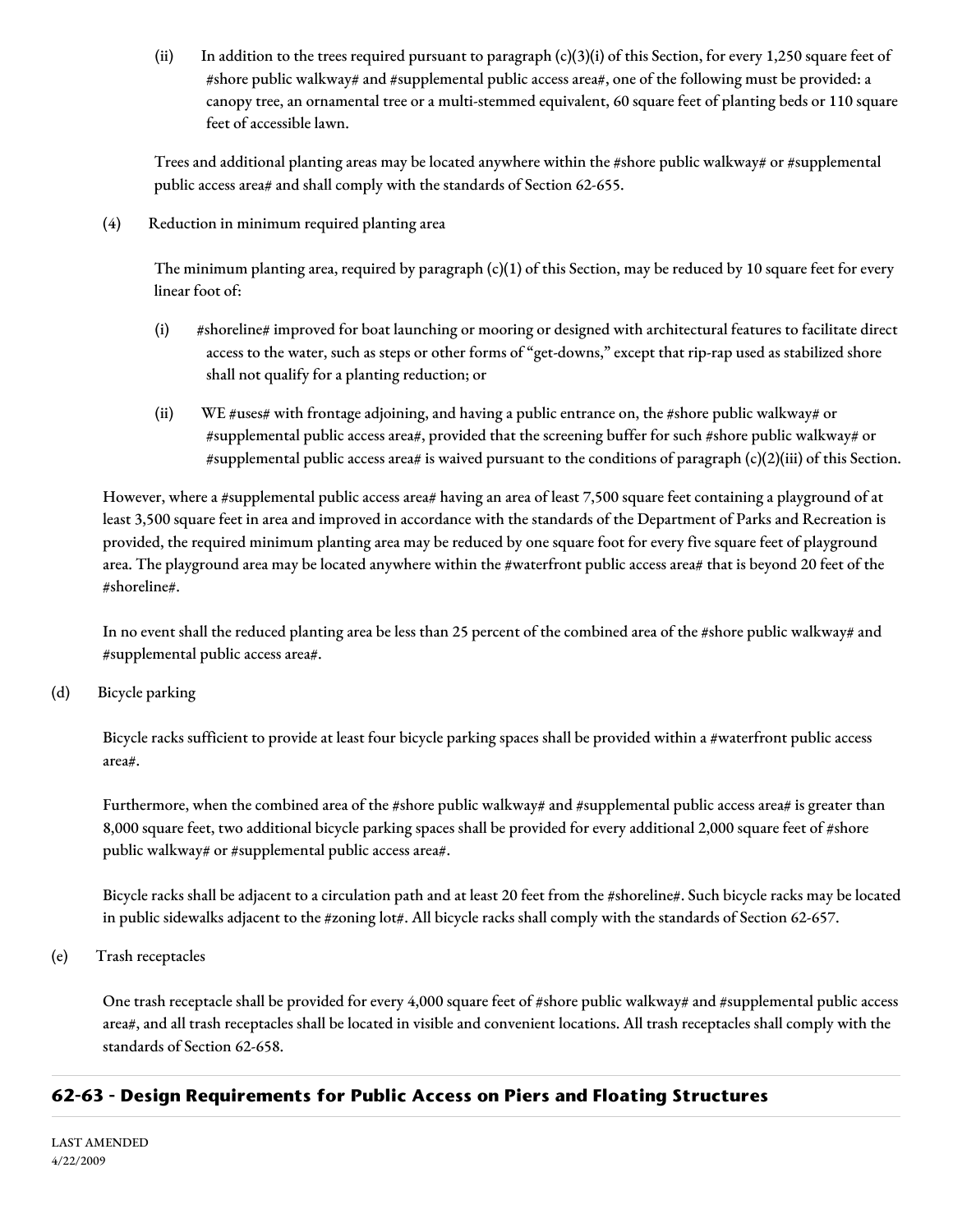## **62-631 - Design requirements for public access on piers**

#### LAST AMENDED 3/26/2014

The design requirements of this Section shall apply to #waterfront public access areas# on #piers#, pursuant to Section 62-54.

(a) Circulation and access

At least one circulation path having a minimum clear width of 10 feet shall be provided throughout the public access area required on the #pier#.

#### (b) Permitted obstructions

In addition to permitted obstructions pursuant to Section 62-611, #pier# public access areas may include one freestanding open or enclosed public pavilion, provided such structure does not exceed one #story#, is no taller than 30 feet and has an area no larger than 1,600 square feet. At least 50 percent of the perimeter wall area on all sides, up to a height of 15 feet, shall consist of clear or glazed materials which may include #show windows#, glazed transoms, glazed portions of doors or latticework. Such structures shall be exempt from #building# spacing requirements on #piers# provided they maintain a spacing of at least 12 feet from other #buildings# and from any water edge of the #pier#, except that when a #pier# is 30 feet or less in width, a pavilion may abut one water edge.

In Community District 1 in the Borough of Brooklyn, any amenity #accessory# to docking facilities for ferries or water taxis shall be considered a permitted obstruction only where such amenity is certified by the Chairperson of the City Planning Commission in conjunction with the docking facility, pursuant to Section 62-813 (Docking facilities for ferries or water taxis in certain waterfront areas).

(c) Seating

At least one linear foot of seating is required for every 100 square feet of #pier# public access area, subject to the provisions of paragraphs (a) through (d) of Section 62-652.

#### **62-632 - Design requirements for public access on floating structures**

#### LAST AMENDED 4/22/2009

The design requirements of this Section shall apply to #shore public walkways# provided in conjunction with as-of-right #development# on #floating structures#, pursuant to Section 62-55.

(a) Circulation and access

A circulation path shall be provided with a minimum clear width of 10 feet. On shallow portions of #zoning lots# where the width of the #shore public walkway# may be reduced in accordance with Section 62-53, the minimum clear width of the path may be reduced to a minimum of six feet when the #shore public walkway# is less than 16 feet.

(b) Seating

At least one linear foot of seating is required for every 100 square feet of public access area, subject to the provisions of paragraphs (a) through (d) of Section 62-652.

(c) Screening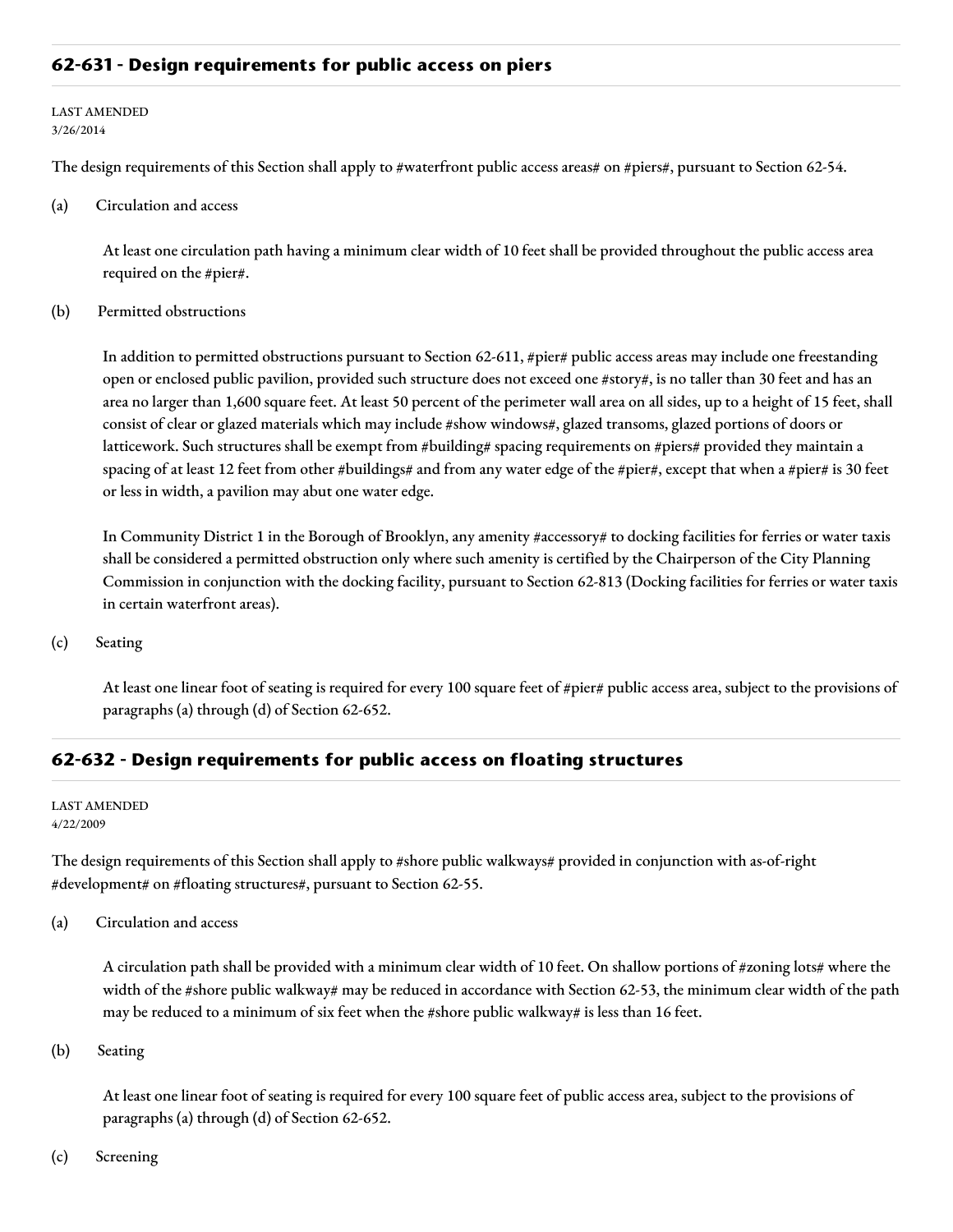Any service areas, such as that used for equipment storage or similar purposes, shall be screened from the circulation path in accordance with the standards for screening in Section 62-655 (Planting and trees).

# **62-64 - Design Requirements for Upland Connections**

LAST AMENDED 4/22/2009

#Upland connections# shall be improved in accordance with the provisions of this Section.

- (a) Circulation and access
	- (1) For Type 1 #upland connections# provided in accordance with the provisions of paragraph (a) of Section 62-561, there shall be at least one circulation path linking an open #street#, #public park# or other public place with a #shore public walkway#. Such path shall have a minimum clear width of 12 feet. Any secondary paths shall have a minimum clear width of six feet.
	- (2) For Type 2 #upland connections# provided in accordance with the provisions of paragraph (b) of Section 62-561, each pedestrian walkway shall have a circulation path with a minimum clear width of eight feet linking an open #street#, #public park# or other public place with a #shore public walkway#. However, when a turnaround is provided, the entire required area shall be provided as a circulation path.
	- (3) For transition areas, a circulation path with a width of at least 12 feet shall connect each circulation path of the Type 2 #upland connection# with a circulation path of a #shore public walkway#, #supplemental public access area# or Type 1 #upland connection#, whichever is applicable.
- (b) Paving
	- (1) For Type 1 #upland connections#, at least 40 percent but not more than 65 percent of the entry area shall be paved. Such paving shall include a five foot wide area along at least 70 percent of the frontage adjoining a public sidewalk.
	- (2) Where any #upland connection# is interrupted by a private driveway, the full width of the required #upland connection# shall traverse the roadbed without a drop in level, and be paved with materials distinct from the roadbed. Such portion of the #upland connection# shall not count towards fulfilling a minimum required amount of #waterfront public access area#.

In addition, for Type 2 #upland connections#, the area of the roadbed between both circulation paths, within which lines perpendicular to the #upland connection# traversing the roadbed can be drawn or the portion of the roadbed within a vehicular turnaround, shall be raised to be flush with the level of such adjoining #upland connections#.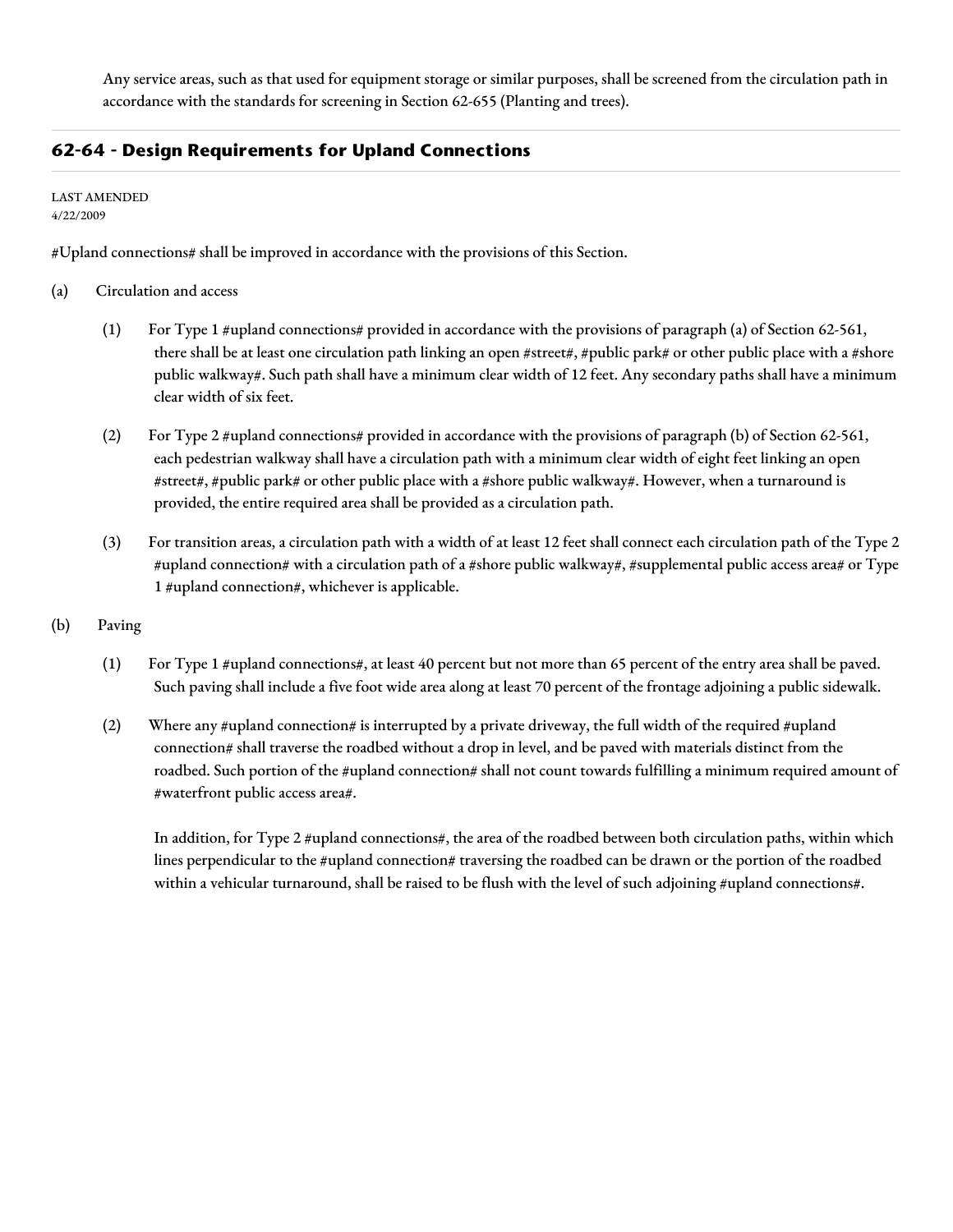

Type 2 Upland Connection

 $(62 - 64)$ 

(3) The roadbed paving material of a private driveway leading to a vehicular turnaround may be extended into the turnaround provided the area of the turnaround paved with such material is not wider than the roadbed leading to the turnaround. The remaining portions of the turnaround shall be paved with distinct materials to facilitate pedestrian usage. In addition, the level of the area within the turnaround shall be raised to be flush with the level of adjoining circulation paths.

# (c) Planting

(1) For Type 1 #upland connections#, at least 40 percent of the area of the #upland connection# shall be planted in accordance with the provisions set forth in Section 62-655 (Planting and trees).

In addition, the following rules shall apply:

- (i) where such #upland connections# do not abut open parking lots or private driveways, six caliper inches of ornamental trees or their equivalent in multi-stemmed plants shall be required for every 100 linear feet of #upland connection#.
- (ii) where such #upland connections# abut an open parking lot, screening shall be provided within the #upland connection# along the curb of such parking lot in accordance with Section 37-921 (Perimeter landscaping).
- (iii) where such #upland connections# abut a private driveway, a continuous tree pit shall be provided within the #upland connection# along the curb of the driveway. Such tree pit shall meet the minimum planting requirements set forth in Section 62-655, and in addition, shall be planted with one tree for every 25 feet of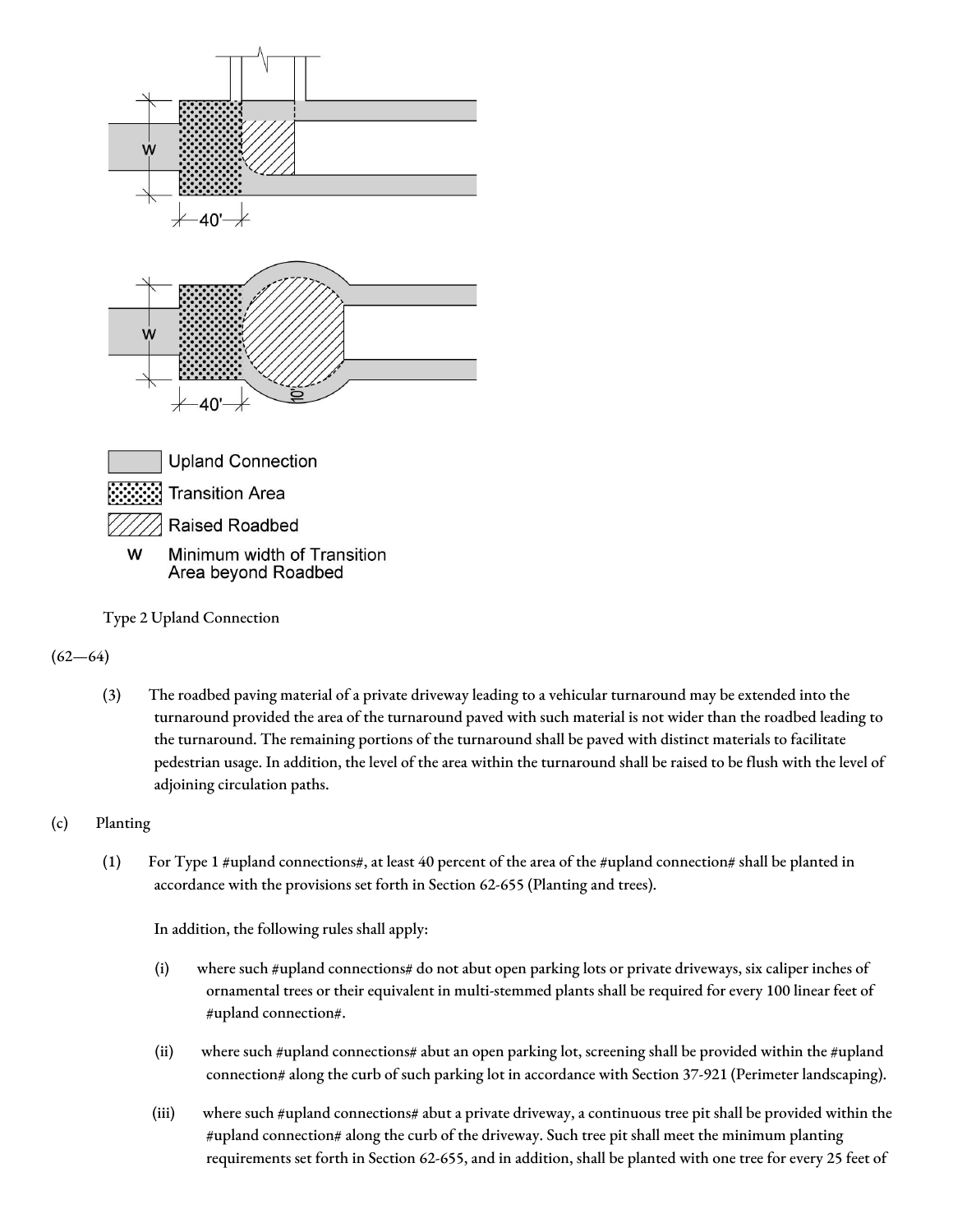private driveway frontage.

- (iv) where such #upland connections# do not coincide with a #visual corridor#, at least 30 percent of the required open area along the length of the #upland connection# shall be planted, and the requirements of Section 62- 513 (Permitted obstructions in visual corridors) shall apply within such open areas.
- (2) For Type 2 #upland connections#, a continuous tree pit shall be provided within the #upland connection# along the curb of the private driveway. Such tree pit shall meet the minimum planting requirements set forth in Section 62- 655, and in addition, shall be planted with one tree for every 25 feet of private driveway frontage. Portions of the continuous tree pit may be paved with permeable paving such as Belgian block or similar unit pavers in order to accommodate any required amenities, such as benches or bicycle racks, or other permitted obstructions in accordance with the provisions of Section 62-611. However, no continuous tree pit shall be required where an #upland connection# abuts a portion of a roadbed that is required to be raised pursuant to paragraphs (b)(2) or (b)(3) of this Section.
- (3) For transition areas, at least 40 percent of such area shall be planted. In addition, a minimum of two canopy trees or their equivalent in caliper inches of ornamental trees or multi-stemmed plants are required.
- (d) Seating

At least 12 linear feet of seating shall be provided for every 100 linear feet of #upland connection#, excluding the length of any entry or transition areas and the first 50 feet of a Type 2 #upland connection#. Such excluded areas shall have at least 24 linear feet of seating.

(e) Trash receptacles

One trash receptacle shall be provided within 15 feet of a #street#, #public park# or other public place and one receptacle shall be provided where the #upland connection# adjoins a #shore public walkway# or #supplemental public access area#, pursuant to Section 62-658.

# **62-65 - Public Access Design Reference Standards**

#### LAST AMENDED 4/22/2009

The standards of this Section, inclusive, shall be applicable to all #waterfront public access areas# and #visual corridors#.

No hollow plastic material, such as PVC (polyvinyl chloride) or similar material shall be permitted in guardrails, fences, seating, trash receptacles or other similar furniture within a #waterfront public access area#. However, high-density polyethylene shall be permitted.

# **62-651 - Guardrails, gates and other protective barriers**

#### LAST AMENDED 4/22/2009

#### (a) Guardrails

For the purposes of this paragraph, (a), the term "guardrail" shall refer only to fencing or similar structures provided along a bulkhead, stabilized shore or the water edges of a #pier# or #platform#.

When a guardrail is provided, it shall have a maximum height of 42 inches measured from the adjoining grade level, and shall be at least 70 percent open. Guardrails may be mounted on a solid curb not higher than six inches.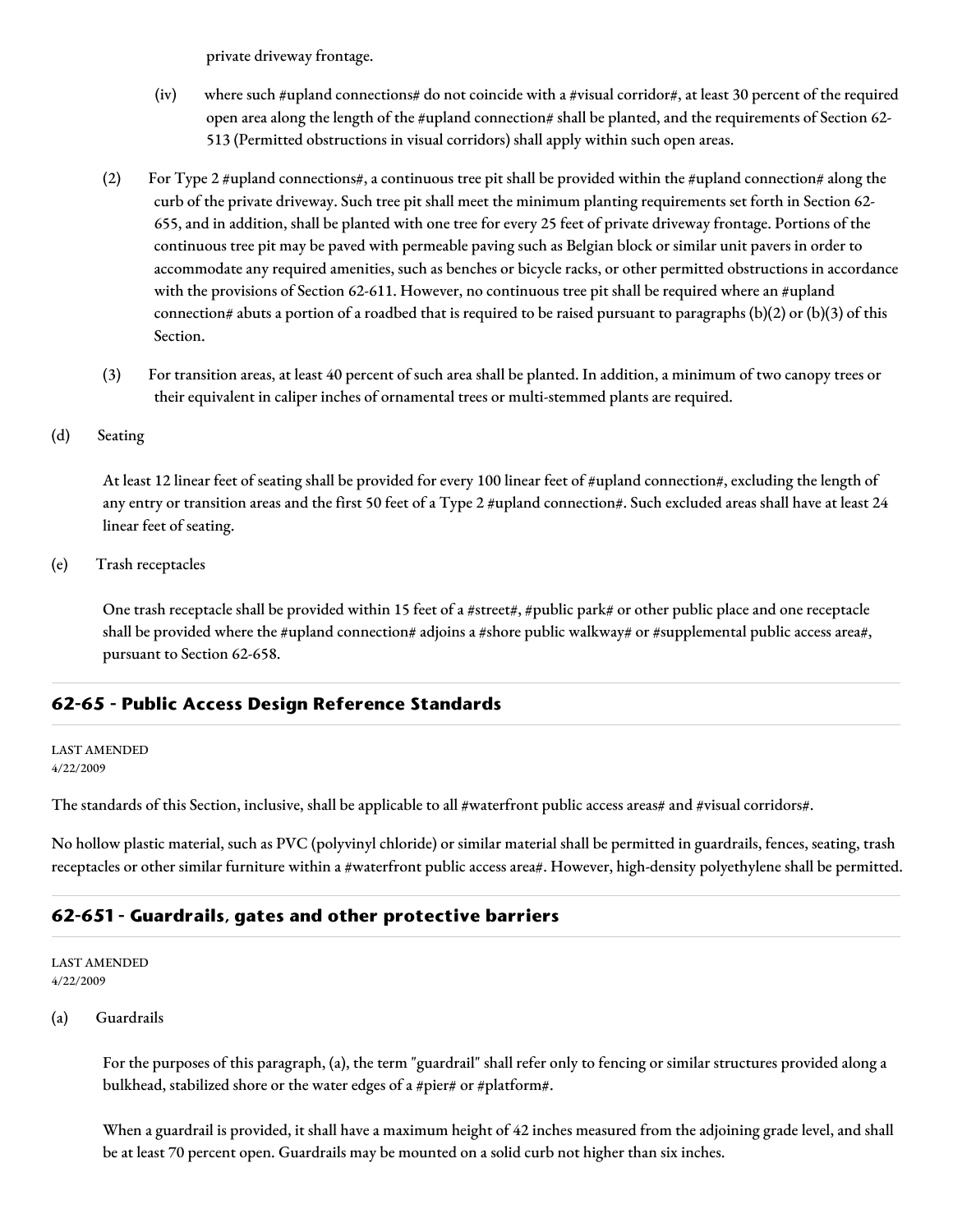A guardrail may be substituted for a wall, pursuant to paragraph  $(c)(3)$  of this Section.

#### (b) Bollards

- (1) Bollards shall be limited to the following locations:
	- (i) along the bulkhead, stabilized shore or the water edges of a #pier# or #platform#;
	- (ii) along a #zoning# #lot line# adjacent to, and limiting access from an upland #street#; and
	- (iii) along the boundaries of a roadway within an #upland connection#.
- (2) Bollards shall not exceed 30 inches in height and shall be between six and 15 inches in width. The top of bollards shall not consist of any sharp edges. The minimum clearance between two bollards shall be five feet.
- (c) Fences and walls
	- (1) Fences and walls, when provided, shall be limited to the following locations:
		- (i) along the boundary of a #waterfront public access area# and an adjoining private area on the #zoning lot#;
		- (ii) around the perimeter of a playground, tot-lot or dog-run;
		- (iii) adjoining WD #uses#;
		- (iv) within a #visual corridor#; and
		- (v) along any grade level change of 30 inches or greater.
	- (2) Fences shall have a maximum height of 36 inches measured from the adjoining grade level, and be at least 70 percent open. Fences may be mounted on a solid curb not higher than six inches.
	- (3) Walls shall not exceed a height of 21 inches, and may be fully opaque.
	- (4) Chain link fencing or barbed or razor wire shall not be permitted.
- (d) Gates

Gates attached to fences and walls that limit physical access to #waterfront public access areas# from #streets#, #public parks# or other public ways, or from adjacent #waterfront public access areas# on adjoining #zoning lots#, shall comply with the provisions of this paragraph (d). Such gates shall be permitted only at the boundaries of #waterfront public access areas# and such adjacent publicly accessible areas, except that in Type 1 #upland connections# gates may be located at the seaward boundary of the entry area. Gates shall not intrude into any planting area. Gates may be closed only pursuant to Section 62- 71 (Operational Requirements).

The maximum height of a gate shall be four feet above the adjoining grade level. Gates shall be no more than 30 percent opaque.

When opened for access, 70 percent of the total width, in aggregate, of the #waterfront public access area# shall be free of obstructions associated with the gate, and there shall be a minimum clear distance of at least 16 feet between any two obstructions of the gate.

In addition, in its open position, the gate and its support structures shall not obstruct:

(1) any circulation path;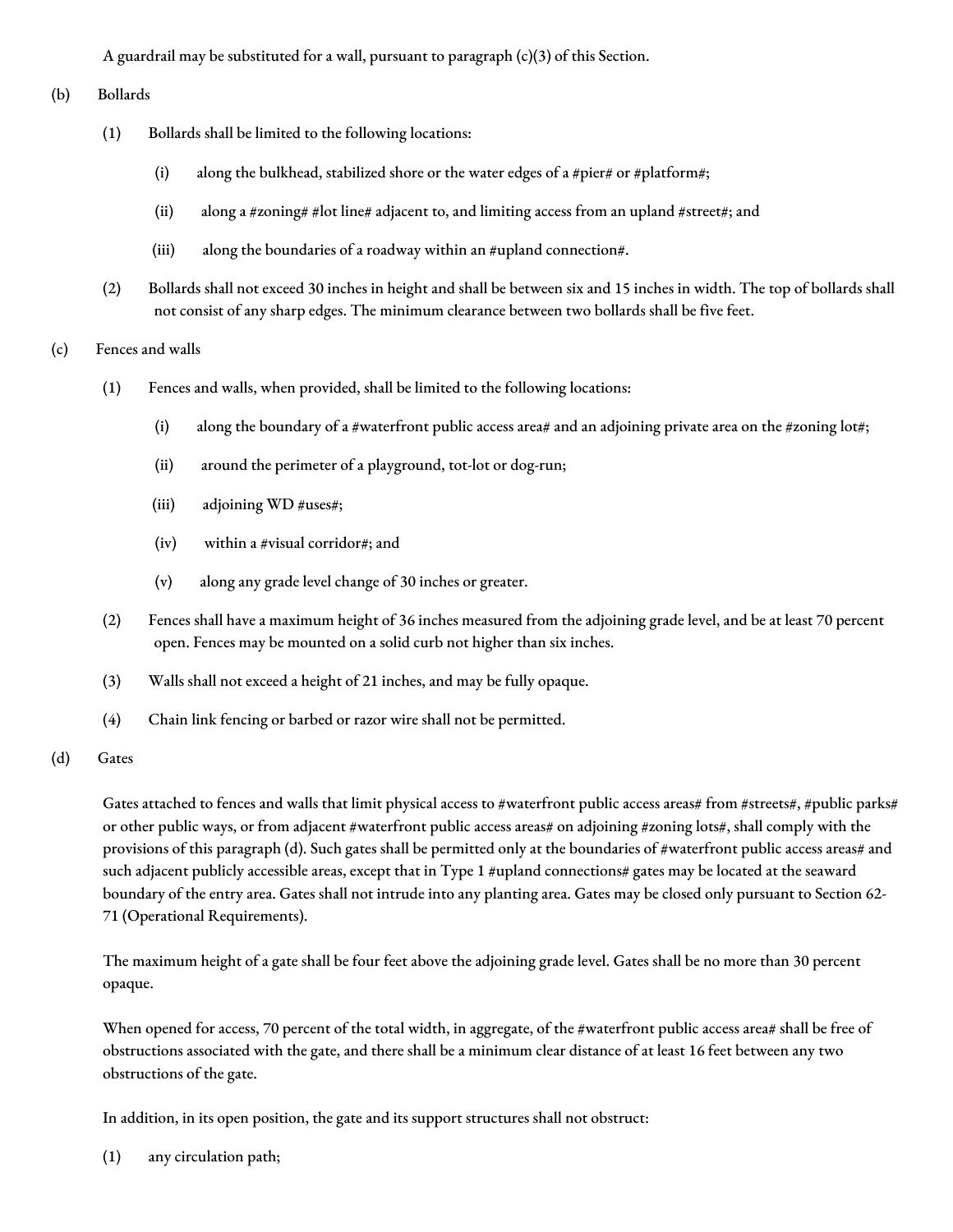- (2) 25 percent of the width of the entry area of an #upland connection# along each side of the centerline of such entry area; and
- (3) at least 50 percent of the width of the #shore public walkway# closest to the #shoreline#.

# **62-652 - Seating**

LAST AMENDED 4/22/2009

All required seating shall comply with the following standards:

(a) Seating with backs

At least 50 percent of the required seating shall have backs, and at least 50 percent of such seating shall face in the general direction of the water. Seat backs shall be at least 14 inches high. Walls located adjacent to a seating surface shall not count as seat backs. All seat backs must either be contoured in form for comfort or shall be reclined from the vertical between 10 to 15 degrees.

(b) Depth

Seating with or without backs shall have a depth of not less than 18 inches, and for seating with backs, such depth shall not be greater than 20 inches. Seating with a depth of at least 36 inches, and accessible from both sides, may be credited as double seating. When seating is provided on a planter ledge, such ledge must have a minimum depth of 22 inches.

(c) Height

At least 75 percent of the required seating shall have a height not less than 16 inches nor greater than 20 inches above the level of the adjacent grade. Seating higher than 36 inches or lower than 12 inches shall not qualify toward the seating requirements. Seating may be mounted on a solid curb not higher than six inches.

(d) Clearance

Seating shall be located a minimum of 22 inches from any circulation path or permitted obstruction along the accessible side of such seating, except that seating without backs may be as close to a guardrail as 12 inches.

(e) Types of seating

In #shore public walkways# and #supplemental public access areas#, at least two of the following types of seating are required: moveable seating, fixed individual seats, fixed benches with backs, fixed benches without backs, lounging chairs and design feature seating.

(1) Design feature seating

Planter ledges, seating walls, and seating steps may be provided, and shall be limited to 25 percent of the required seating. Walls and planter ledges shall be flat and smooth with at least one inch radius rounded edges.

(2) Moveable seating

Moveable chairs, excluding those in open air cafes, may be credited as 18 inches of linear seating per chair; however, not more than 50 percent of required linear seating may be in moveable chairs. Moveable chairs may be placed in storage outside of the required hours of operation, pursuant to Section 62-71, paragraph (a). All moveable chairs must have backs. Moveable chairs shall not be chained, fixed, or otherwise secured while the #waterfront public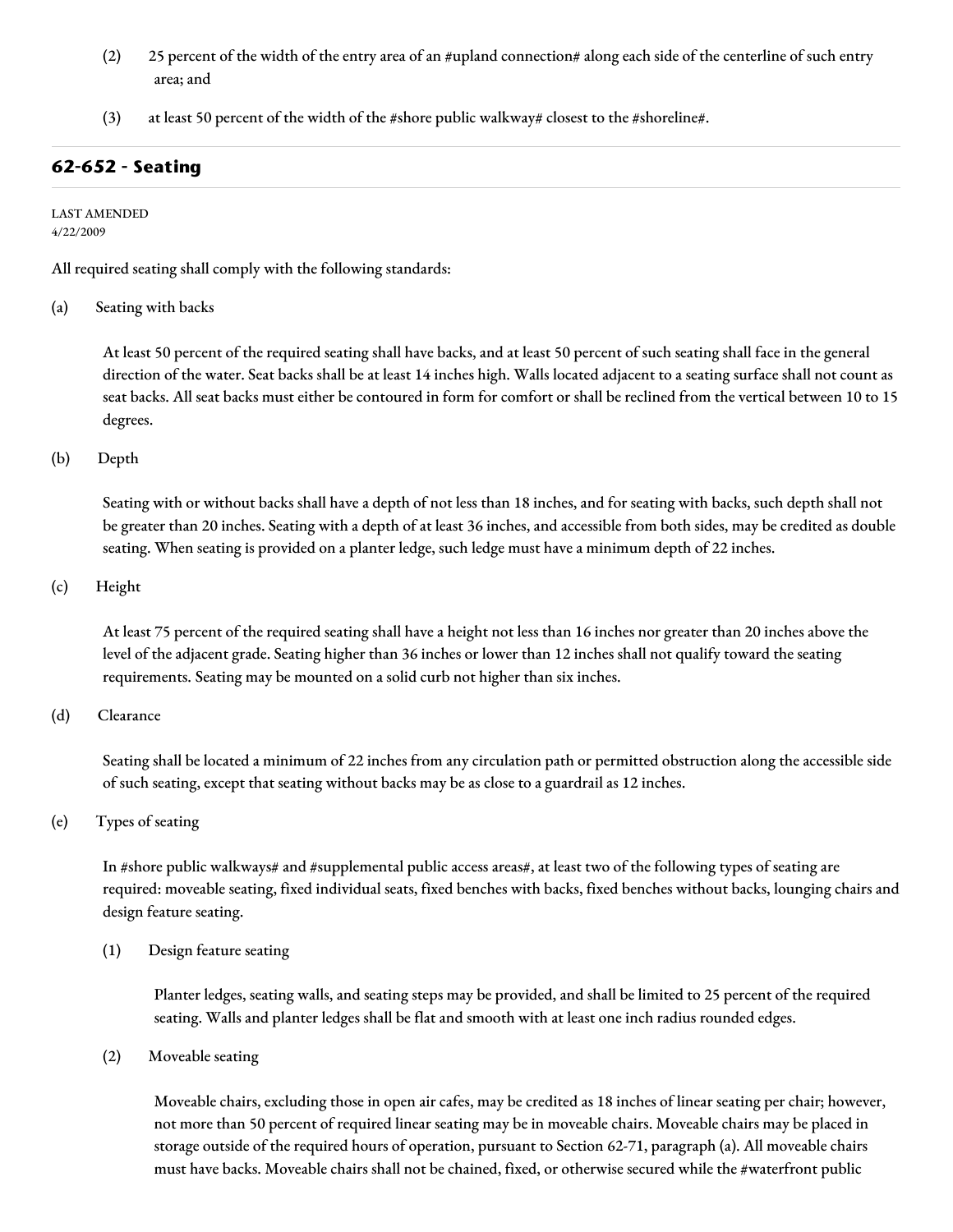access area# is open to the public.

(3) Seating steps

Seating steps shall not include any steps intended for circulation and must have a height not less than 12 inches nor greater than 30 inches and a depth not less than 18 inches.

(4) Lounge chairs

Lounge chairs shall allow for a reclined position supporting the back as well as the legs. Lounge chairs may be credited as 36 inches of linear seating per chair.

(f) Social seating and tables

At least 25 percent of required seating shall be social seating, consisting of seats that are placed in close proximity and at angles to one another or in facing configurations that facilitate social interaction. A minimum of two square feet of tables shall be required for every three linear feet of social seating. However, any requirement for tables that, in total, is less than 10 square feet shall be waived, and no more than 150 square feet of tables shall be required in any site.

(g) Shaded seating

At least 20 percent of required seating shall be shaded. Seating shall be considered shaded if it is located under a canopy tree or shade structure, or on the eastern side and within 45 feet of the trunk of a canopy tree or of a shade structure.

(h) Seaward seating

Up to 25 percent of required seating may be located seaward of the #shore public walkway# provided it is designed as:

- (1) a generally smooth and flat surface within a stabilized natural #shoreline#, in the form of rock, stone, wood or other solid material that measures at least 15 inches in width and depth and is between 12 and 30 inches high measured from the adjoining accessible surface; or
- (2) steps, with a depth and height between 12 and 30 inches, that facilitate access to the water.

Seaward seating shall not be subject to the provisions of paragraphs (a) through (g) of this Section.

Seating in open air cafes or stairs shall not qualify towards seating requirements. All seating located within a planting area shall be on permeable pavement and secured for stability.

# **62-653 - Lighting**

LAST AMENDED 2/2/2011

All #waterfront public access areas# shall provide lighting in accordance with the following requirements:

An average maintained level of illumination of not less than one horizontal foot candle (lumens per foot) throughout all walkable areas, and a minimum level of illumination of not less than 0.2 horizontal foot candles (lumens per foot) throughout all other areas, shall be required. Such level of illumination shall be maintained from one-half hour before sunset to one-half hour after sunrise.

The average illumination to minimum foot candle uniformity ratio shall be no greater than  $10:1$  within a #waterfront public access area#.

Glare shall be controlled to a semi-cutoff standard (not more than five percent of peak foot candle intensity radiating above 90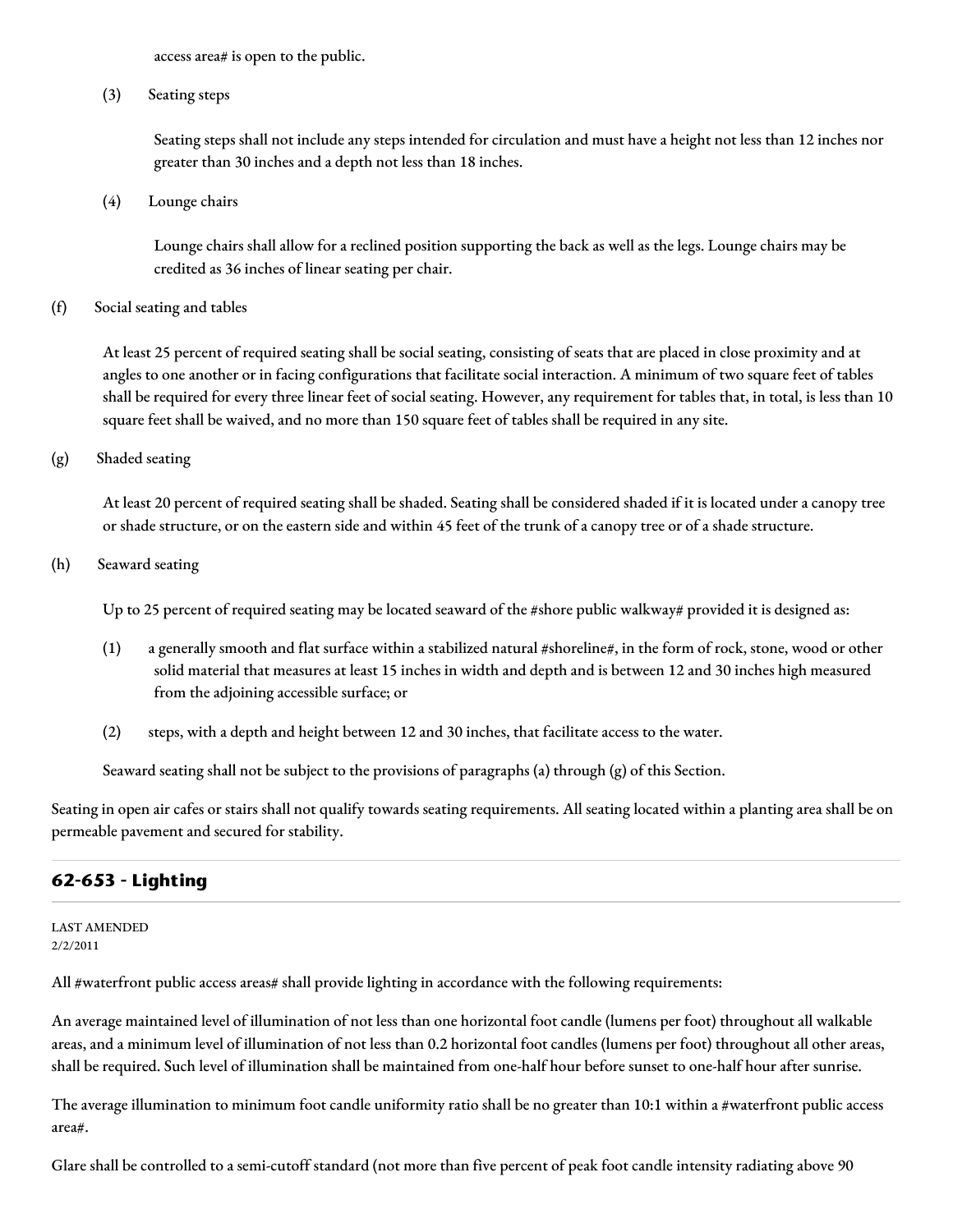degrees and 20 percent of peak intensity above 80 degrees). The luminaire shall be equipped with lamps with a color temperature range of 3000 K to 4100 K with a minimum color rendering index of 65.

All lenses and globes shall be polycarbonate or equivalent.

All lighting sources that illuminate a #waterfront public access area# and are mounted on or located within #buildings# adjacent to the #waterfront public access area# shall be shielded from direct view. In addition, all lighting within the #waterfront public access area# shall be shielded to minimize any adverse effect on surrounding #buildings# containing #residences#.

# **62-654 - Signage**

LAST AMENDED 4/22/2009

The provisions of this Section shall apply to signs required in #waterfront public access areas#. All such signs shall be located in directly visible locations, without any obstruction at any time. Such signs shall be fully opaque, non-reflective and constructed of permanent, highly durable materials, such as metal or stone. All lettering shall be in a clear, sans-serif, non-narrow font such as Arial, Helvetica, or Verdana, solid in color with a minimum height of one-quarter inch, unless otherwise specified in this Section, and shall highly contrast with the background color.

Drawings documenting the size, format, and orientation of all required signs shall be included in the application for certification, pursuant to Section 62-80. Such drawings shall include detailed information about dimensions of the sign, lettering size, color and materials.

(a) Entry signage

All #waterfront public access areas# shall contain an entry sign mounted on a permanent structure. Such sign shall be located within five feet of the boundary of the entrance from a #street#, #public park# or other public way. Required signage shall contain:

(1) the New York City waterfront symbol, 12 inches square in dimension, as provided in the Required Signage Symbols file at the [Department](http://www1.nyc.gov/site/planning/zoning/graphic-files.page) of City Planning website and the "The New York Waterfront Symbol Standards and Specifications" (published by the Department of City Planning, April 1989, and as modified from time to time);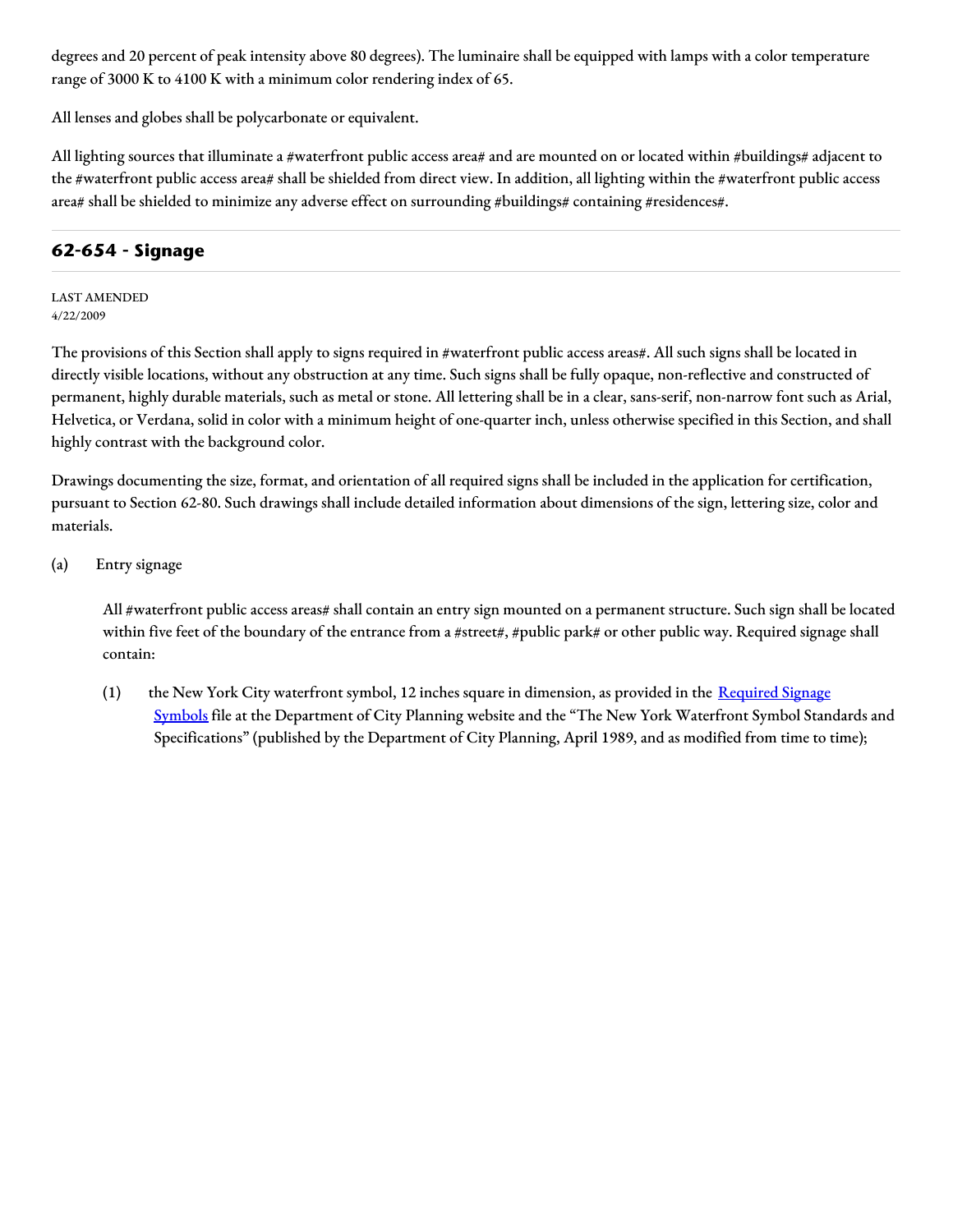

#### $(62 - 654)$

- (2) lettering at least one-and one-half inches in height, stating "OPEN TO PUBLIC" in bold type;
- (3) lettering at least one-half inch in height stating the approved hours of operation as required pursuant to Section 62-71 (Operational Requirements), paragraph (a);
- (4) lettering at least one-half inch in height stating "Do not enter outside of hours of operation";
- (5) the International Symbol of Access for persons with physical disabilities, at least three inches square, or the statement: "This public access area is accessible to persons with physical disabilities";
- (6) the address of the property where the #waterfront public access area# is located;
- (7) the name of the current owner and the name, phone number and email address of the person designated to maintain the #waterfront public access area#;
- (8) the statement: "For complaints or questions: call 311";
- (9) the statement: "For more information go to http://nyc.gov/planning"; and
- (10) rules of conduct as specified in Section 62-71, paragraph (b).

Information in paragraphs (a)(1) and (a)(2) may be inscribed in pavement or on any permitted appropriate amenity, such as a seating wall or sculpture.

All information required in this paragraph, (a), shall be included on signs with a maximum dimension in one direction of 16 inches. The maximum height of a sign above the adjoining grade shall be three feet for a horizontal sign and five feet for a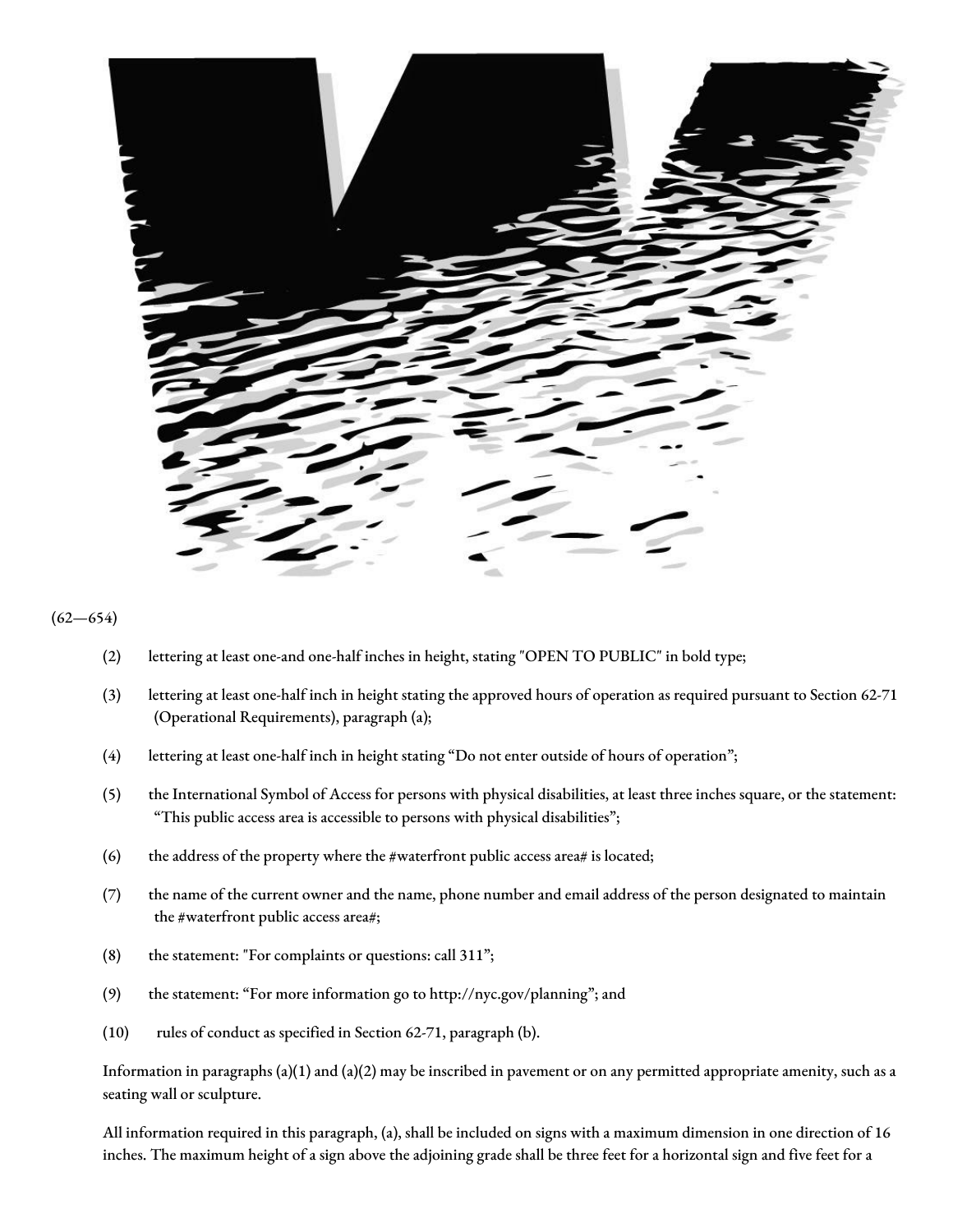vertical sign. The bottom of all signs shall be at least eighteen inches above adjoining grade, except for signs angled 45 degrees or less as measured from adjacent grade. However, the waterfront symbol required pursuant to paragraph (a)(1) need not be included in such signage if such symbol is inscribed nearby in pavement or any appropriate amenity.

(b) Signage at #zoning  $\text{lot# line}$ 

A sign shall be required to be located within five feet of any #zoning lot line# adjacent to another #zoning lot# within a #shore public walkway# and at a distance no greater than five feet from the required circulation path. All information required in paragraph (a) of this Section shall be included on signs with a maximum dimension in one direction of 16 inches. The maximum height of a sign above adjoining grade shall be three feet. The bottom of all signs shall be at least 18 inches above adjoining grade, except for signs angled 45 degrees or less, as measured from adjacent grade. However, the waterfront symbol required pursuant to paragraph (a)(1) of this Section need not be included in such signage if such symbol is inscribed nearby in pavement or any appropriate amenity, such as a seating wall or sculpture.

However, the waterfront symbol required pursuant to paragraph (a)(1) shall be no larger than four inches square, or 12 inches square if inscribed in pavement or any appropriate amenity, and the information required in paragraph (a)(2) of this Section shall be one inch high.

The information required in paragraphs (a)(1) and (a)(2) may be inscribed in pavement or on any permitted appropriate amenity.

(c) Other signage

Seating areas within #waterfront public access areas# allowed pursuant to paragraph (b) of Section 62-62 (Design Requirements for Shore Public Walkways and Supplemental Public Access Areas) shall be identified by a sign with the words "SEATING OPEN TO PUBLIC" in lettering at least one inch high. Such sign shall be clearly visible from the #waterfront public access area#. In addition, such sign shall be no greater than 60 square inches, no higher than 18 inches above adjacent grade, and angled for visibility. The required sign may be freestanding or attached to a permitted amenity within the #waterfront public access area#.

No #advertising signs# may be located within a #waterfront public access area#.

# **62-655 - Planting and trees**

LAST AMENDED 5/12/2021

Within #waterfront public access areas# and parking areas where planting or screening is required, the design standards of this Section shall apply.

A detailed landscape plan prepared by a registered landscape architect shall be submitted to the Department of Parks and Recreation prior to seeking certification by the Chairperson of the City Planning Commission, pursuant to the requirements of Section 62-80. Such plans shall include plants suited for waterfront conditions and include a diversity of species with emphasis on native plants, species that are tolerant of salt, sediment, high seasonal water flow, and high winds, as applicable to the location and the facilitation of sustainable wildlife habitats, where appropriate. No species listed on quarantine or as a host species for any disease listed by the Department of Parks and Recreation at the time of application shall be included.

All landscaped areas shall contain a built-in irrigation system or contain hose bibs within 100 feet of all planting areas.

(a) Planting areas

Wherever a minimum percentage of planting area is specified for a #waterfront public access area#, such requirements shall be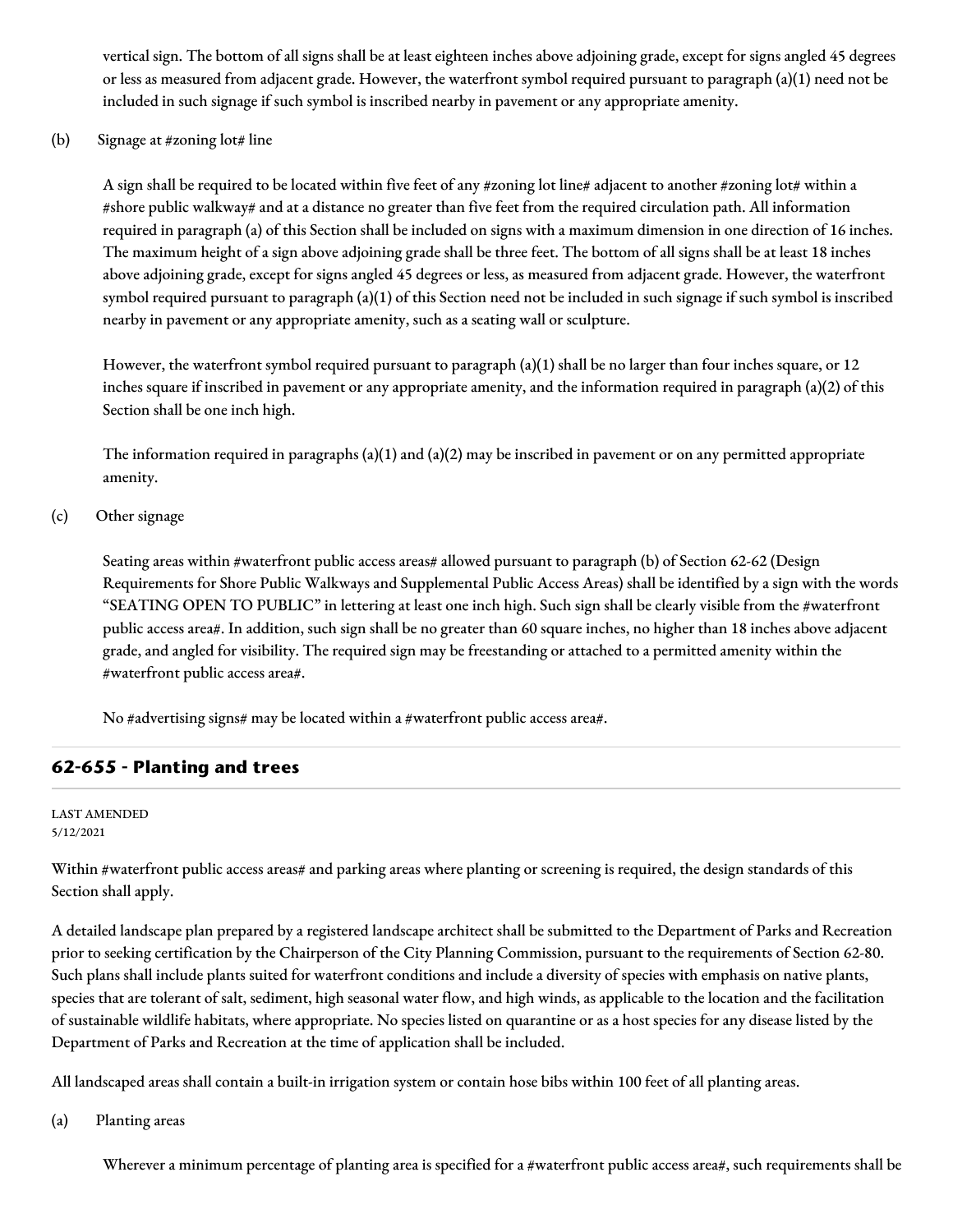met only through the provisions of the types of planting areas listed in paragraphs (a)(1) through (a)(8) of this Section. A curb with a maximum height of six inches is permitted along the perimeter of any planting area. Any edging higher than six inches above adjacent grade shall be considered a retaining wall. Retaining walls shall not exceed a maximum height of three feet, as measured from the level of the adjoining grade or planted area below such wall so that no more than three feet of such retaining wall is visible from the #waterfront public access areas#. Where not specifically indicated, the minimum planting standard for required planting areas shall be turf grass, other natural grasses or groundcover. All planting areas shall be located on undisturbed subsoil or clean fill.

#### (1) Single tree pits

A single tree pit shall have a minimum dimension of five feet with a minimum area of 30 square feet and a minimum depth of 3 feet, 6 inches. Only tree pits planted with ground cover shall count towards meeting a minimum planting area requirement.

## (2) Continuous tree pits

A continuous tree pit is a planting area containing two or more trees. Continuous tree pits shall have a minimum width of five feet and a minimum depth of 3 feet, 6 inches, and a length as required to meet a minimum of five feet from the trunk of the tree to the end of the tree pit.

## (3) Planting beds

Planting beds for turf grass or groundcovers shall have minimum dimensions of two feet in any direction and a minimum depth of two feet. Planting beds for shrubs shall have minimum dimensions of three feet by three feet for each shrub and a minimum depth of 2 feet, 6 inches. Planting beds containing trees shall have a minimum dimension of five feet and a minimum area of 30 square feet for each tree, with a minimum depth of 3 feet, 6 inches. Trees, shrubs or groundcovers may be combined in a single planting bed only if such bed meets the minimum depth required for the largest plant.

Retaining walls are permitted along the perimeter of a planting bed in accordance with the regulations for planting areas in paragraph (a) of this Section.

## (4) Terraced planting area

A "terraced planting area" is a planting area with two or more planting beds incorporating retaining walls on a slope with a grade change greater than or equal to three feet. A terraced planting area shall comply with the dimensional standards for a planting bed except that the average depth of the individual planting beds between the two retaining walls shall not be less than three feet, as measured perpendicular to the edge of the retaining wall. In addition, for retaining walls between two or more planting beds, their height may exceed three feet, provided that the front of such retaining walls is screened by plant material.

#### (5) Berms

A "berm" is a planting area with sloped grade stabilized primarily by plant materials rather than retaining walls or other similar built structures. A berm shall comply with the dimensional standards for a planting bed except that the height of the berm shall not exceed the #flood-resistant construction elevation# on the #zoning lot#, or five feet above the lowest adjoining grade of the #waterfront yard# established pursuant to Section 62-332 (Rear yards and waterfront yards), whichever is higher.

#### (6) Lawns

A "lawn" is an area planted with turf grass having a minimum soil depth of 2 feet, 6 inches. Along at least 60 percent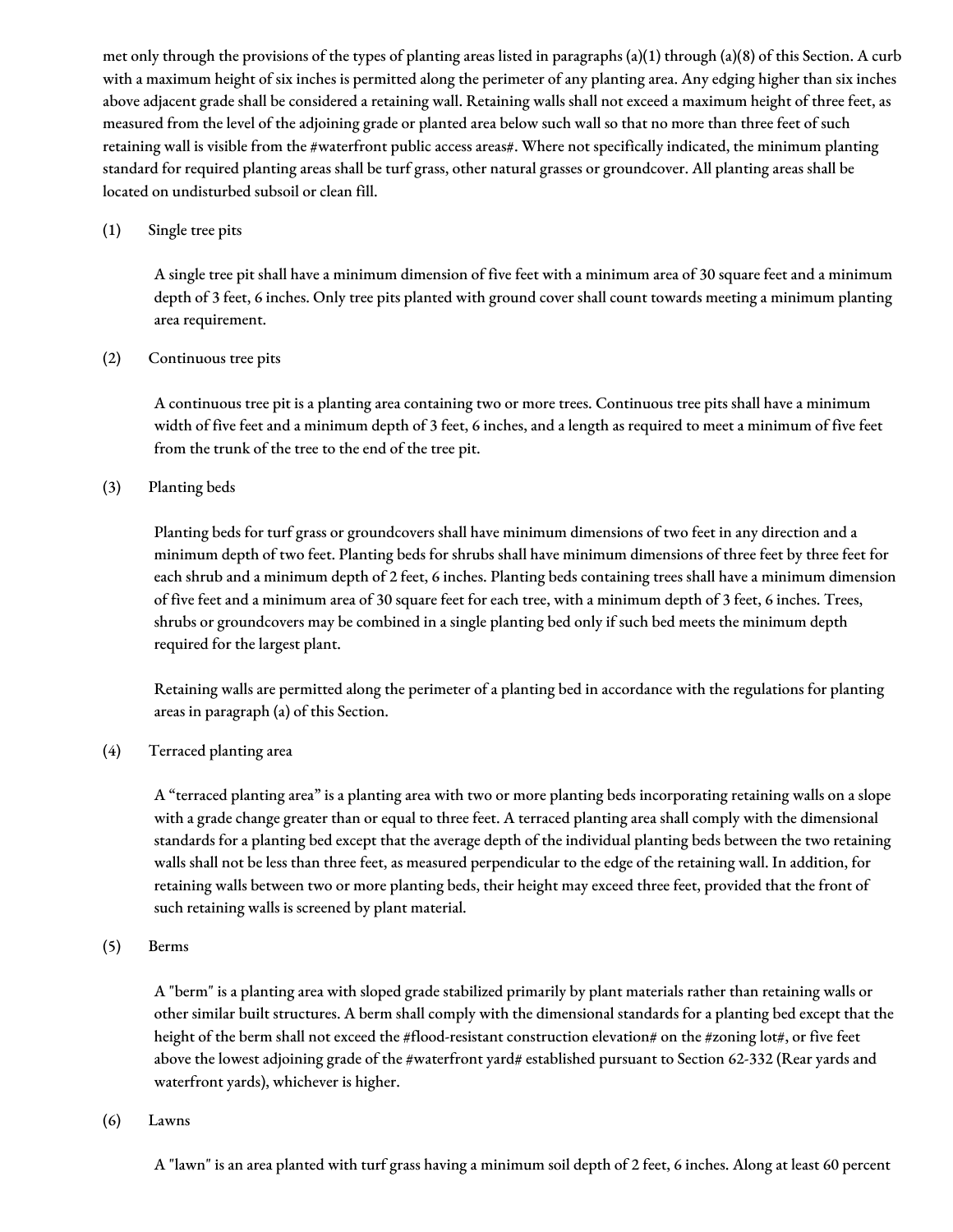of the perimeter, a lawn shall have a grade level within six inches of the adjacent grade providing unobstructed pedestrian access. Any required lawn shall have a minimum area of 500 square feet and no dimension less than 18 feet.

#### (7) Screening

Screening is intended to create a landscaped buffer between the #waterfront public access areas# and adjoining nonpublic #uses# to protect the privacy or minimize the visual impact of blank walls, equipment, loading and parking areas or similar conditions.

(i) Screening buffers

Screening buffers required pursuant to paragraph (c)(2) of Section 62-62 (Design Requirements for Shore Public Walkways and Supplemental Public Access Areas) shall consist of densely planted shrubs or multistemmed screening plants, with at least 50 percent being evergreen species. Shrubs shall have a height of at least four feet at the time of planting. The requirements of this paragraph, (a)(7)(i), may also be satisfied by the requirements of paragraph  $(a)(7)(ii)$  of this Section.

(ii) Blank walls and service areas

Blank walls higher than four feet measured from an adjacent grade level and service areas anywhere within a #waterfront public access area# shall be screened with any combination of evergreen trees, vines or espaliered trees or shrubs, and an architectural treatment such as a pergola, stone rustication, grills or sculptural features.

(iii) Parking garage screening

Open parking areas on any #zoning lot# fronting on an #upland connection# or #street# on any #waterfront block#, notwithstanding the #use# on such lot, shall require screening pursuant to Section 37-921 (Perimeter landscaping). Screening required pursuant to Section 62-453 shall consist of a planting strip at least four feet wide. Plants shall be at least four feet high at the time of planting and 50 percent of them shall be evergreen shrubs.

All required screening may be interrupted by vehicular or pedestrian entrances.

(8) Tidal wetland area

A #tidal wetland area# may satisfy up to 30 percent of the required planting area for #waterfront public access areas#.

# (b) Trees

(1) Tree caliper

At time of planting, canopy trees shall be a minimum of three inches caliper and ornamental trees shall be a minimum of two inches caliper.

(2) Trees in single tree pits

One of the procedures in this paragraph, (b)(2), shall be employed to protect trees planted at grade:

- (i) granite or cast concrete block pavers with a minimum four inch depth shall be installed in accordance with New York City Department of Parks and Recreation (DPR) standards for #street# trees;
- (ii) a grate shall be installed over the root zone, supported at its edges and set flush with the adjacent pavement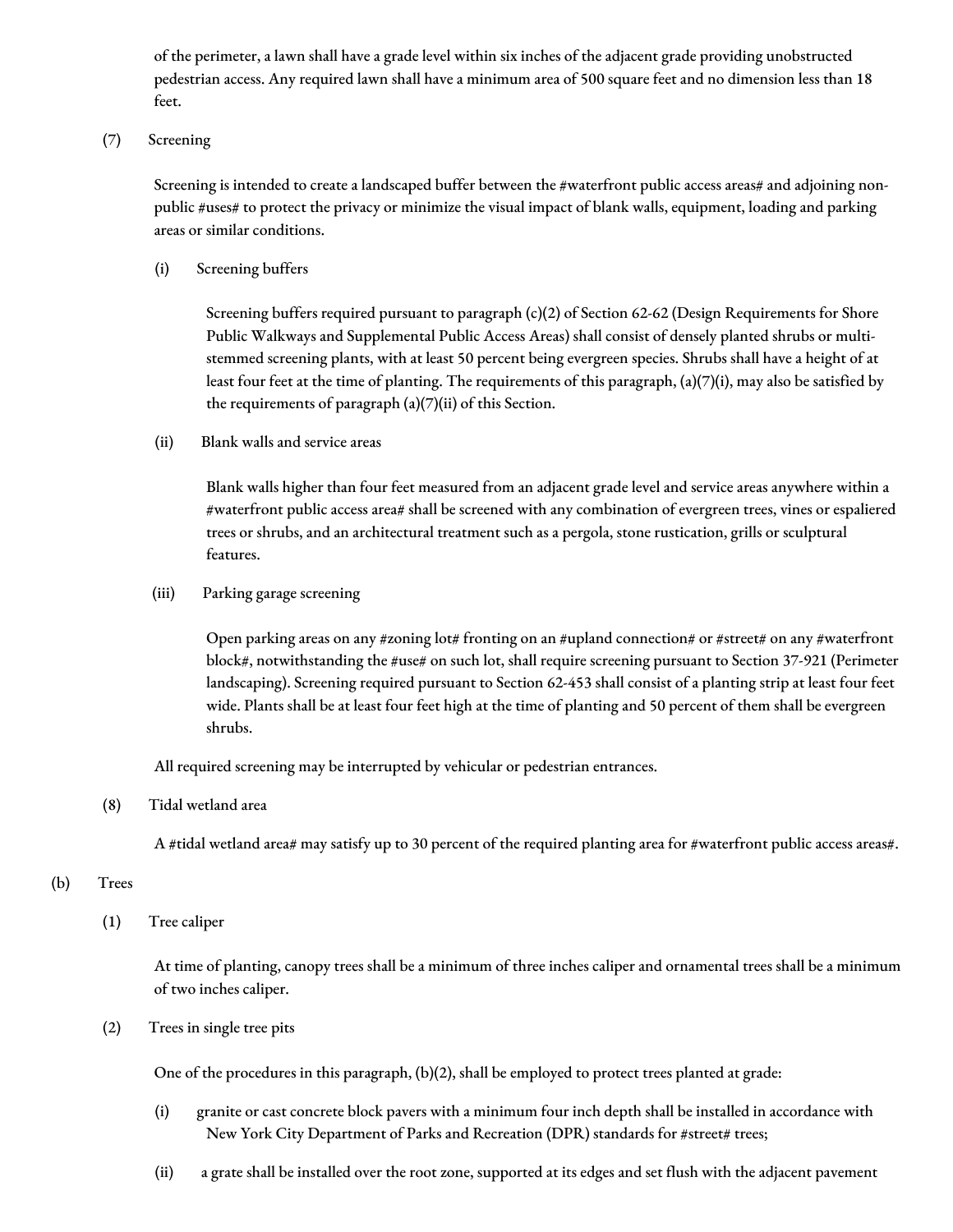for pedestrian safety, in accordance with DPR standards for #street# trees for grate size; or

(iii) the root zone shall be surrounded with barrier hedge planting.

# **62-656 - Paving**

LAST AMENDED

4/22/2009

Paving in #waterfront public access areas# shall comply with the following:

(a) Locational requirements

(1) Within required circulation paths

All paving material for a required circulation path shall be permanent, durable, accessible to persons with physical disabilities, and shall consist of one or a combination of the following:

- (i) Unit pavers constituted of stone, concrete, granite, asphalt or a mix of these materials with other aggregates;
- (ii) Concrete, prefabricated, poured or permeable;
- (iii) Wood planks for boardwalk or decking, except that tropical hardwood shall not be permitted;
- (iv) Solid plastic, such as "plastic lumber," high density polyethylene, wood composite plastic or fiber-reinforced plastic.
- (2) Other than within required circulation paths

In addition to the permitted paving materials of paragraph (a)(1) of this Section, the following materials shall be permitted anywhere in a #waterfront public access area#:

- (i) Blocks such as Belgian blocks, cobble stones, concrete cobbles or Eurocobble;
- (ii) Gravel, loose, installed over a solid surface or glued with resin;
- (iii) Wood chips or other similar material;
- (iv) Metal grating, limited to locations that require drainage and for #platforms#;
- (v) Asphalt, impermeable or porous, which may be imprinted with thermoplastic patterns.
- (3) Special regulations for Type 2 #upland connections#

Paving for driveways and pedestrian paths shall be subject to the standards of the New York City Department of Transportation for roadbeds and sidewalks.

- (b) Dimensional requirements
	- (1) All unit pavers shall have a minimum thickness dimension of two inches for pedestrian use and three inches for vehicular use and shall not exceed a maximum of four square feet in area.
	- (2) Wood planks or plastic lumber for boardwalk or decking shall be a minimum of three inches thick (nominal dimension). The direction of planks shall not be parallel to the direction of traffic.
	- (3) Concrete slabs, other than in #upland connections#, shall be a maximum of two feet in any one dimension.